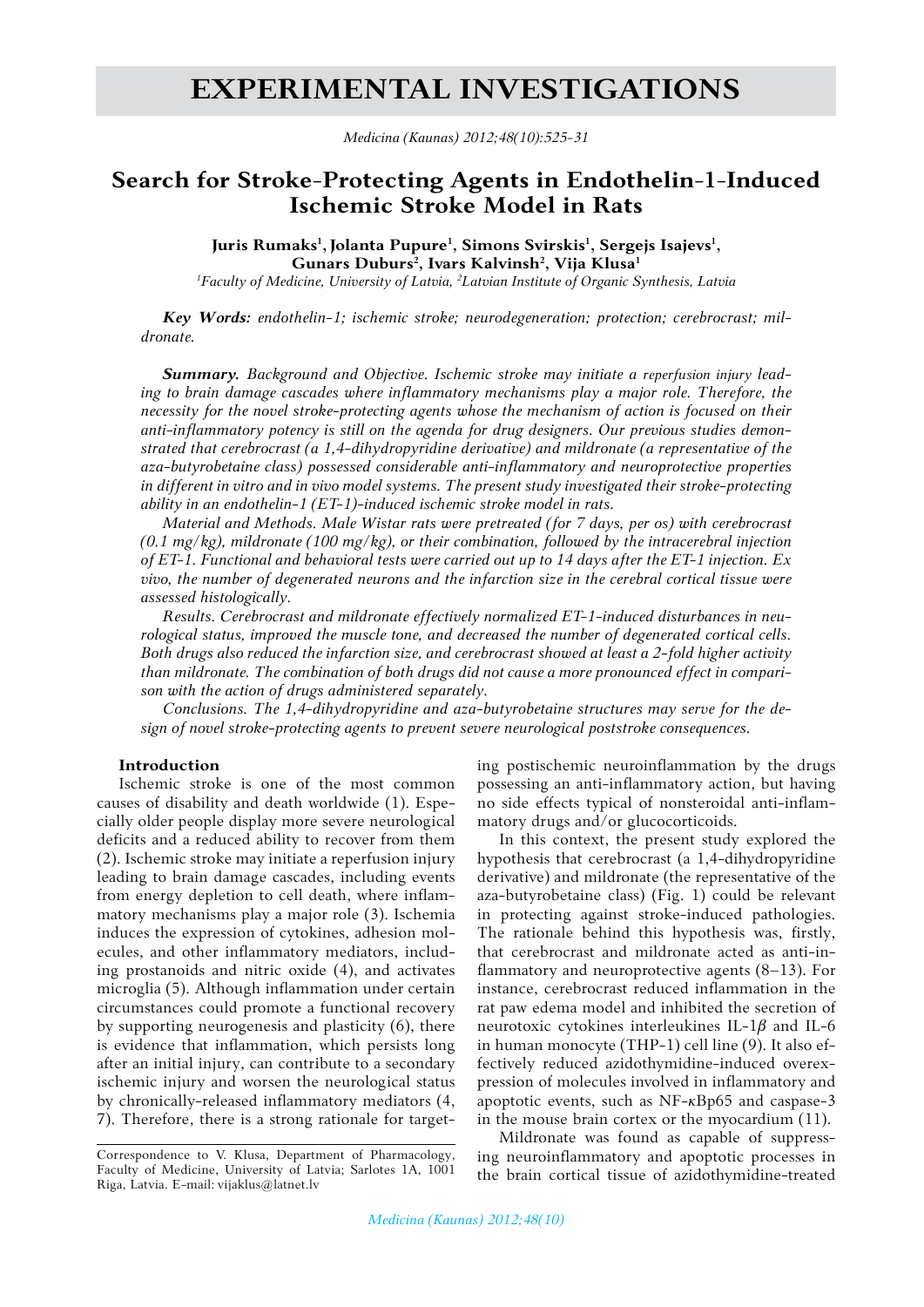

*Fig. 1.* Structures of cerebrocrast (A) and mildronate (B)

mice by preventing an abnormal expression of cytochrome oxidase c, caspase-3, inducible nitric oxide synthase (iNOS), cellular apoptosis susceptibility (CAS) protein, and glial fibrillary acidic protein (GFAP) (12). Furthermore, in a rat model of Parkinson's disease, mildronate protected against 6-OHDA-induced changes in the expression of nigrostriatal proteins that are involved in inflammation, such as GFAP, iNOS, IBA-1, and markers of microglia (13).

The aim of the present study was to investigate the potency of the drugs, cerebrocrast and mildronate, in endothelin-1 (ET-1)-induced ischemic stroke model in rats. ET-1 is a peptide, which causes vasoconstriction and produces a transient focal cerebral ischemia if exposed to the middle cerebral artery (14). Moreover, it is shown that ischemic stroke is associated with an acute and marked increase in plasma levels of ET-1 (15, 16). We assessed the ET-1-induced neurological and behavioral alterations in vivo and histopathological changes ex vivo in the cortical tissue.

## **Material and Methods**

*Material*. The following equipment was used: a stereotactic apparatus (Stoelting, USA), a microscope (World Precision Instruments, WPI, USA), an infusion pump (WPI, USA), a pH meter (Eutech Instruments, Singapore), and a rota-rod apparatus (Ugo Basile, Italy).

*Animals*. Male Wistar rats weighing 250–300 g were obtained from the Laboratory of Experimental Animals, Riga Stradins University (Riga, Latvia). The environment was maintained at a temperature of 22°C±0.5°C with a 12-hour light/dark cycle, and animals were fed a standard laboratory diet.

*Ethics*. All the experimental procedures were carried out in accordance with the guidelines of the EU Directive 2010/63/EU for animal experiments and were approved by the Animal Ethics Committee of the Food and Veterinary Service (Riga, Latvia).

*Drugs*. Cerebrocrast, 4-[2-(difluoromethoxy) phenyl]-2,6-dimethyl-1,4-dihydropyridine-3,5 dicarboxylic acid di(2-propoxyethyl) diester), was obtained from the Latvian Institute of Organic Synthesis (Riga, Latvia); mildronate, [3-(2,2,2-trimethylhydrazinium) propionate dihydrate] from the JSC "Grindeks" (Riga, Latvia); endothelin-1 from Sigma Aldrich (USA); and ketamine and xylazine from Alfasan (Holland).

*Surgery*. Stereotactic surgery was made under ketamine (75 mg/kg) and xylazine (10 mg/kg) anesthesia implanting cannulas in the piriform cortex, 2 mm dorsal from the middle cerebral artery, according to Paxinos and Watson's (1986) stereotaxic coordinates atlas: AP,  $+0.9$  mm; L,  $-5.2$  mm; DV, –6.7 mm.

*Drug Administration*. After the postoperation period, on day 4 (i.e., 3 full days after the cannula implantation on day 0), the drugs were administered daily for 7 days per os: mildronate (100 mg/kg), cerebrocrast  $(0.1 \text{ mg/kg})$ , or a combination of them. The doses of the drugs were selected as the most active from previous experiments (11–13). Then, 24 hours after the last drug administration (day 11), ET-1 was administered intracerebrally at a dose of 240 pmol/3 *µ*L. The control group received 3 *μ*L of artificial cerebrospinal fluid (aCSF). The nonoperated, saline-treated group also served as a control. The rats were divided into 9 groups each consisting of 8 animals: group S+ET-1 (saline, 7 days+ET-1); group C+ET-1 (cerebrocrast, 7 days+ET-1); group M+ET-1 (mildronate, 7 days+ET-1); group C+M+ET-1 (cerebrocrast+mildronate, 7 days+ET-1); group S+aCSF (saline, 7 days+aCSF); group C+aCSF (cerebrocrast, 7 days+aCSF); group M+aCSF (mildronate, 7 days+aCSF); group C+M+aCSF (cerebrocrast+mildronate, 7 days+aCSF); and group S (nonoperated, saline, 7 days).

*Methods* were used according to (17).

*1. Functional Assessment* 

*1.1. Neurological scores* (posture disturbances and hemiplegia) were assessed in all the animals before the surgery (day 0), before the administration of drugs (day 4), before the ET-1 or aCSF administration (day 11), and 24 hours, 48 hours, and 72 hours after the ET-1 or aCSF administration, i.e., on days 12, 13, and 14 according to the following scale: 0, no deficit; 1, forelimb weakness; 2, circling to the affected side; 3, partial paralysis on the affected side; and 4, no spontaneous motor activity.

*1.2. Initiation of walking* (movement ability) was assessed on days 0, 4, 11, and 12–14. Each animal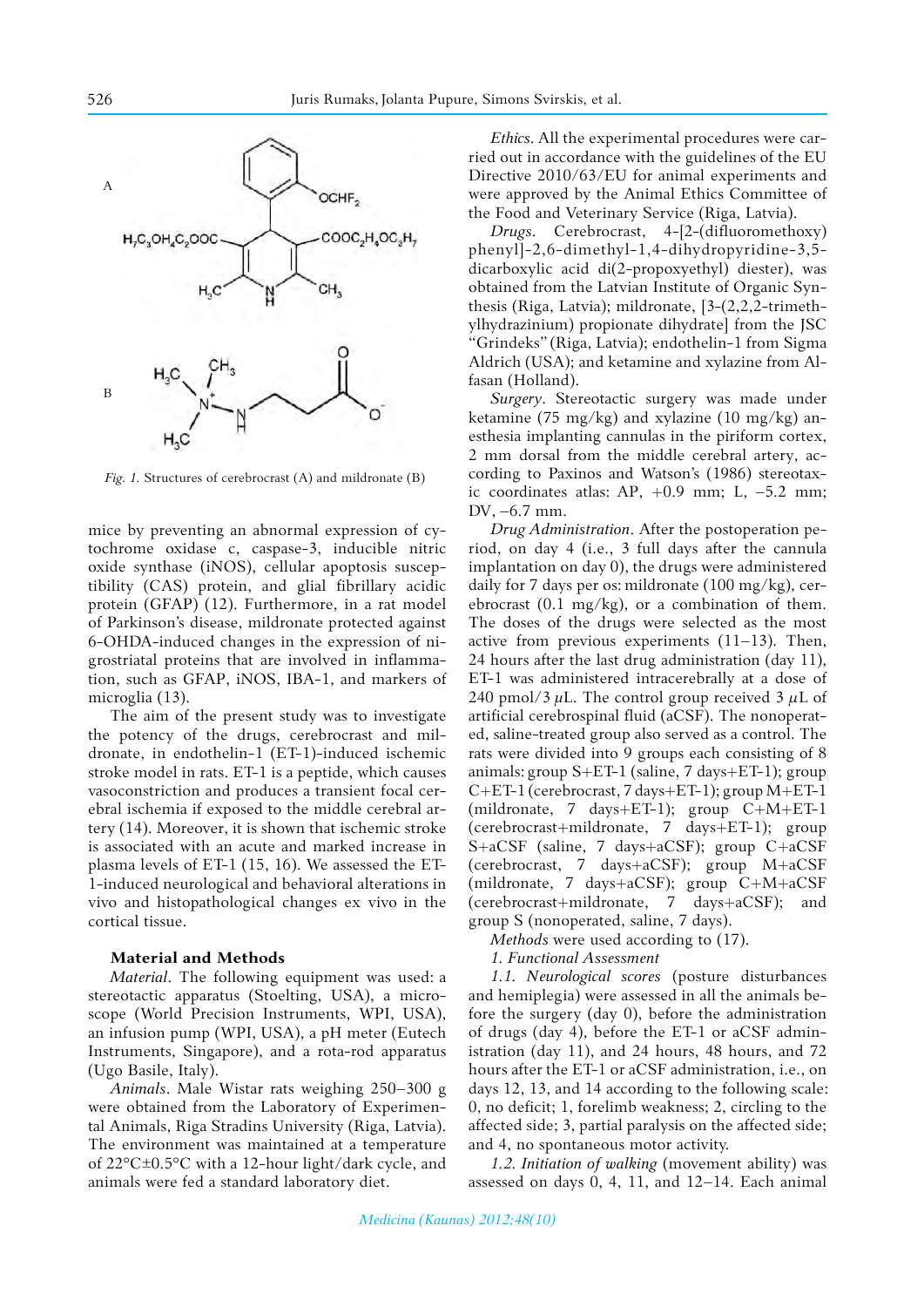was placed on a flat surface, and the time in seconds for the rat to move one body length was recorded.

*1.3. Visual placement* (motor impairments of the affected side) was assessed on days 0, 4, 11, and 12– 14. The rat was suspended by its tail and slowly lowered toward a tabletop. If the animal extended both its forelimbs toward the surface, then the animal was considered as  $+$ ; if the animal extended only one forelimb toward the surface, then it was considered as –; if neither forelimbs were extended toward the surface, the animal was considered as 0.

## *2. Behavior Test*

The rota-rod test (motor coordination and muscle tone) was performed 24, 48, and 72 hours after the administration of ET-1 or aCSF (days 12, 13, and 14, respectively). The time spent on the rotarod (speed of 32 rpm) was registered in seconds (0–180) until the rat fell from the rod.

#### *3. Histology*

After the termination of in vivo tests, the rats were euthanized with a pentobarbital overdose (intraperitoneally) and perfused through the ascending aorta with 50 mL of isotonic saline followed by 250 mL of 4% paraformaldehyde in 0.1 M phosphate buffer (pH 7.4) The brains were removed and fixed at −80°C. The cortical tissue was fixed in 10% neutral buffered formalin. Then, 24–48 hours after the fixation, the brain tissue was embedded in paraffin. Brain sections (4 *μ*m) were deparafinized in xylol and ethanol (96° and 70°), stained with cresyl violet for 2 minutes, and washed in ethanol. Normally, neurons were stained in light and dark violet color; however, degenerative neurons did not stain with cresyl violet.

All the sections were analyzed using the Motic Image software applied to a light microscope. The results were expressed as the number of degenerative neurons per  $mm^2$  (cells/mm<sup>2</sup>).

The cerebral cortical infarction size was evaluated histopathologically, and the results were expressed in percentage calculating the necrotic area per the total cortical tissue area in a high-power field  $(n=20)$ .

*Statistical Analysis.* The data were analyzed using the GraphPad Prism 4 software. The results were expressed as mean $\pm$ SEM; a *P* value of <0.05 was considered statistically significant**.** The Kruskal-Wallis test with the Dunn post test and 1-way or repeated-measures ANOVA with the post hoc Bonferroni test were used.

#### **Results**

*1. Influence on Neurological Scores (Posture Disturbances/Hemiplegia)*

On day 12, ET-1 caused slight neurological disturbances; however, the neurological scores of the



*Fig. 2.* Influence of cerebrocrast (C), mildronate (M), C+M, artificial cerebrospinal fluid (aCSF), and saline (S) on functional neurological responses in ET-1-induced ischemic stroke in rats A, neurological scores (day 12), \**P*<0.05 vs. S+ET-1, the Kruskal-Wallis test with the Dunn post test; B, initiation of walking (day 13),  $*P<0.05$  vs.  $S + ET-1$ , 1-way ANOVA with the post hoc Bonferroni test; C, number of rats with visual placement reactions (days 12-14), \**P*<0.05 vs. S+ET-1 (day 11), #*P*<0.05 vs. C+ET-1 (day 11), repeated-measures ANOVA with the post hoc Bonferroni test.

rats treated with cerebrocrast or mildronate, or their combination were on the same levels as the control (saline+aCSF) and nonoperated groups (Fig. 2A). Similar results were obtained on days 13 and 14 (data not shown). The drugs administered separately (without ET-1) did not influence neurological scores.

*2. Effects on Initiation of Walking* 

On days 12–14, ET-1 caused an impairment in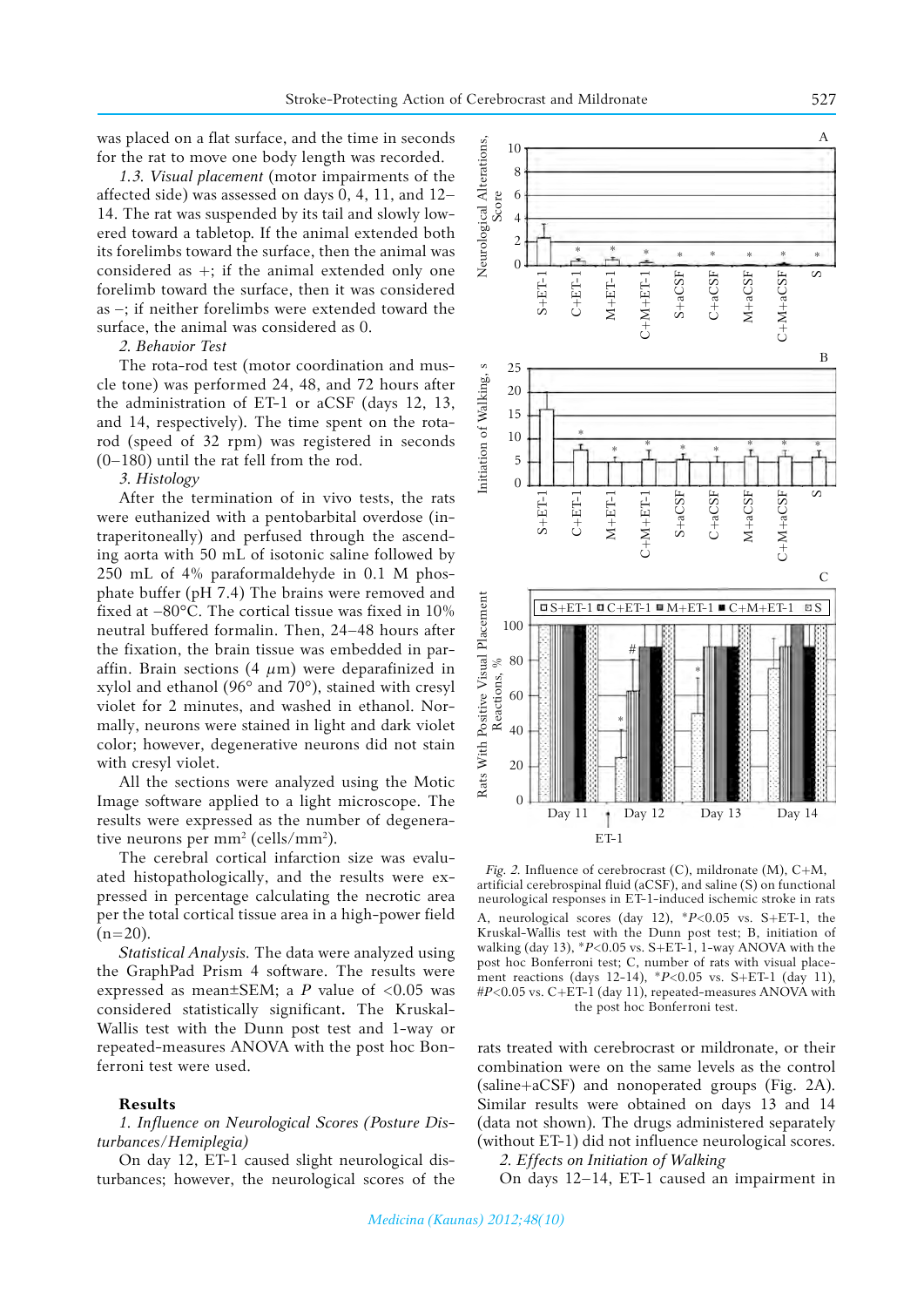the movement ability by increasing the walking time (15 seconds). Cerebrocrast, mildronate, and the combination of cerebrocrast and mildronate normalized the ET-1-induced alterations in the walking time (by about 2-fold) to the values (5–7 seconds) of the aCSF and nonoperated groups, as well as of those treated with drugs only (Fig. 2B, day 13).

3. *Effects on Visual Placement Reaction*

Before the administration of ET-1 (day 11), all the animals demonstrated comparable visual placement reactions, which corresponded to a normal reaction  $(+)$ . After the ET-1 injection on day 12, a normal visual placement reaction was observed in 25% of the animals in the ET-1 group, indicating a motor impairment of the affected brain side. In the cerebrocrast-treated group, the ET-1 effect was reduced, and 62.5% of the animals showed a normal visual placement reaction, while in the mildronate and cerebrocrast+mildronate groups, 87.5% of the animals showed a  $(+)$  reaction (Fig. 2C). The drugs similarly normalized the ET-1 effects to the control level on day 13; the effect of ET-1 totally disappeared on day 14 (data not shown).

*4. Influence on Motor Coordination (Rota-Rod Test)*

The ET-1 group animals showed a significant decrease in the time spent on the rota-rod (about 10– 15 seconds) on day 12 as compared with the data from the aCSF (75–80 s) and nonoperated (90–100 seconds) animal groups (Fig. 3). Cerebrocrast, mildronate, and their combination caused a total normalization of these responses up to the control levels (Fig. 3). The same was observed on day 13; on day 14, the effects of all the groups did not differ between each other (data not shown). The data observed after the administration of cerebrocrast and mildronate alone, as well as their combination, were comparable with the control group data.

*5. Effects on Histopathological Changes*

A histopathological examination of the brain



*Fig. 3.* Influence of cerebrocrast (C), mildronate (M), C+M, artificial cerebrospinal fluid (aCSF), and saline (S) on time spent on the rota-rod on day 12 in ET-1-induced ischemic stroke in rats \**P*<0.05 vs. S+ET-1, 1-way ANOVA with the post hoc Bonferroni test.

tissue showed a significantly increased number of degenerated cortical neurons  $(\sim40 \text{ cells/mm}^2)$  in the ET-1 group as compared with the aCSF group (~20 cells/mm2 ) and nonoperated group (~10 cells/ mm2 ) (Fig. 4A). The effects of compounds per se, i.e., cerebrocrast, mildronate, and the combination of cerebrocrast and mildronate, were comparable with the effect of aCSF. The treatment with cerebrocrast in the ET-1 group significantly (by about 2.5-fold) decreased the effect of ET-1, and that was comparable with the data of the nonoperated animal group. Mildronate decreased the ET-1-induced effect to the level of the aCSF group. The combination of cerebrocrast and mildronate did not influence the ET-1-induced increase in the number of degenerated cells (Fig. 4A). Fig. 4B demonstrates the cerebrocrast effect in the ET-1-induced morphological changes. Fig. 4C shows that both drugs reduced the infarction size. Particularly high activity (reduction of the infarction size by about 4-fold) was demonstrated by cerebrocrast, and its effect was about 2-fold greater than that of mildronate. The drug combination did not enhance the effect observed after the drug administration separately.

#### **Discussion**

The present study investigated two drugs with different chemical structures – cerebrocrast and mildronate – in a rat model of stroke induced by ET-1, which caused considerable neurological dysfunction and changes in behavior and cortical tissue morphology. Cerebrocrast is a derivative of 1,4-dihydropyridines; mildronate represents the aza-butyrobetaine class. Nevertheless, in functional tests, they comparably normalized (to the control levels) the poststroke functional neurological reactions, i.e., the drugs reduced hemiplegias and improved walking and motor ability. These drugs also normalized behavior in the rota-rod test by increasing the time spent on the rotating rod in the ET-1-treated animals, which was 5- to 6-fold lower in comparison with the data from the aCSF and nonoperated groups. Therefore, our obtained data demonstrated a pronounced beneficial protection of the neurological ability, motor activity, and muscle tone in cerebrocrast- and mildronate-treated animals after an ET-1-induced ischemic stroke. The concomitant administration of both drugs did not potentiate these effects. The drugs administered alone as the controls (when aCSF was injected instead of ET-1) did not affect functional or behavioral reactions.

As to degenerative alterations in cortical neurons caused by ET-1, they were successfully (about 2.5-fold) protected by both tested drugs. Moreover, both drugs also significantly reduced the infarction size, and cerebrocrast showed about a 2-fold higher activity (reduction by about 4-fold) than mildro-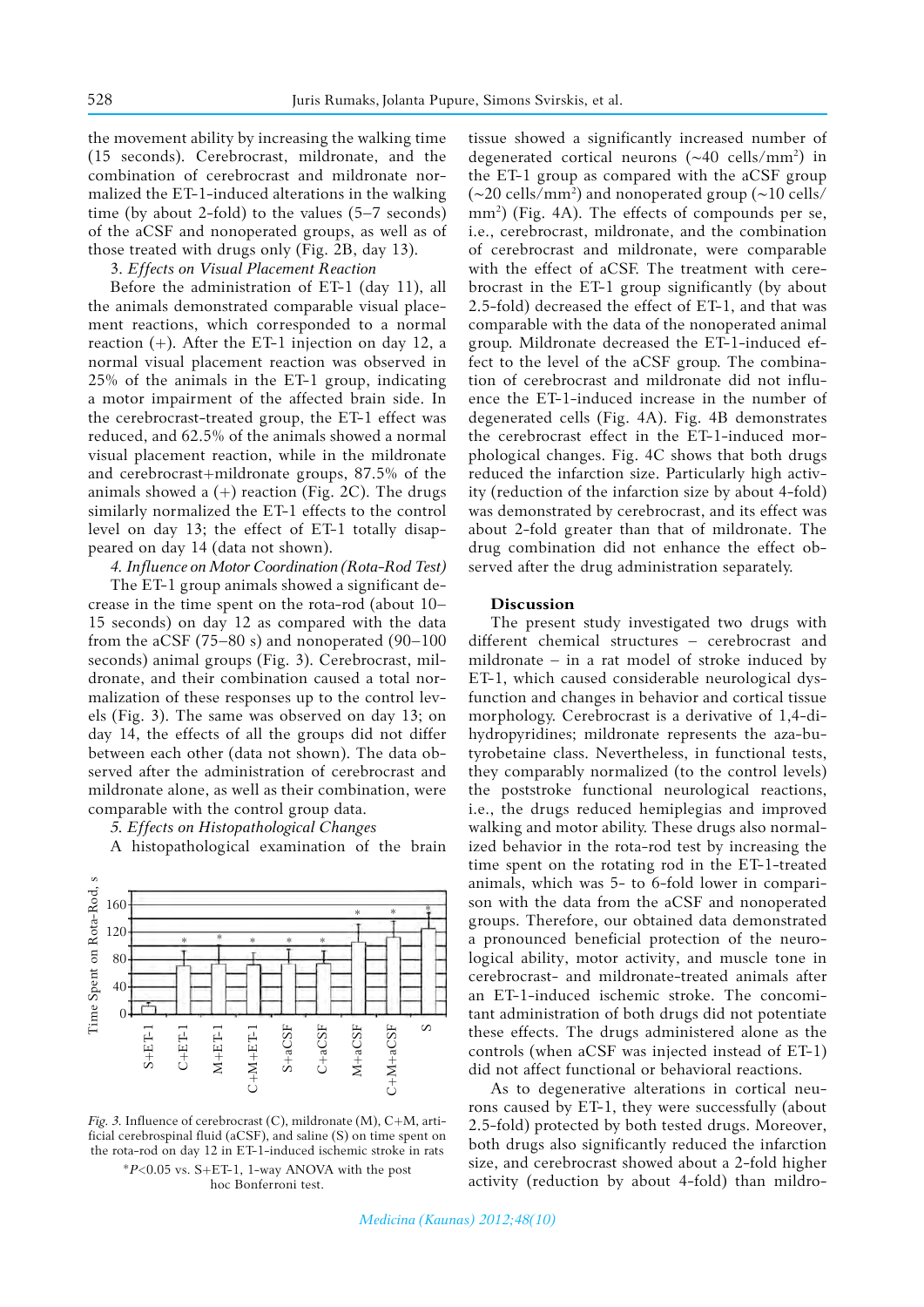



Fig. 4. Influence of cerebrocrast (C), mildronate (M), C+M, cerebrospinal fluid (aCSF), and saline (S) on ET-1-induced histopathological changes in the brain cortical tissue of rats

A, number of degenerated cortical neurons/mm<sup>2</sup>,\*P<0.05 vs. S+ET-1, \*P<0.05 vs. S, the Kruskal-Wallis test with the Dunn post test; B, a photomicrograph showing cortical neurons stained with cresyl violet in the cerebrocrast-treated rat brain cortical tissue (magnification ×400; the arrow indicates degenerated neurons); C, infarction size,  $P<0.05$  vs. S; \*P<0.05 vs. S+ET-1; ^P<0.05, C+ET-1 vs. M+ET-1, 1-way ANOVA with the post hoc Bonferroni test.

nate. However, the coadministration of cerebrocrast and mildronate did not enhance the effects observed after the administration of drugs separately.

Our results obtained during the present study are in good line with other authors' data demonstrating the effects of cerebrocrast or mildronate in another stroke model, i.e., middle cerebral artery occlusion, in rats. For instance, cerebrocrast completely prevented a fall in the rat brain ATP content (18), and mildronate improved functional responses (19), although it did not influence the infarction size, which contradicts our findings. Mildronate showed an anti-ischemic ability to stimulate the nitric oxide production in the vascular endothelium (20).

The present study demonstrated that the two drugs with different chemical structures showed similar and comparable effects in the ET-1 stroke model. A lot of common features in cerebrocrast and mildronate actions were also found in our previous studies. Firstly, both drugs showed an antiinflammatory and antiapoptotic action in models of different neurotoxicity (9, 11-13). Secondly, these

529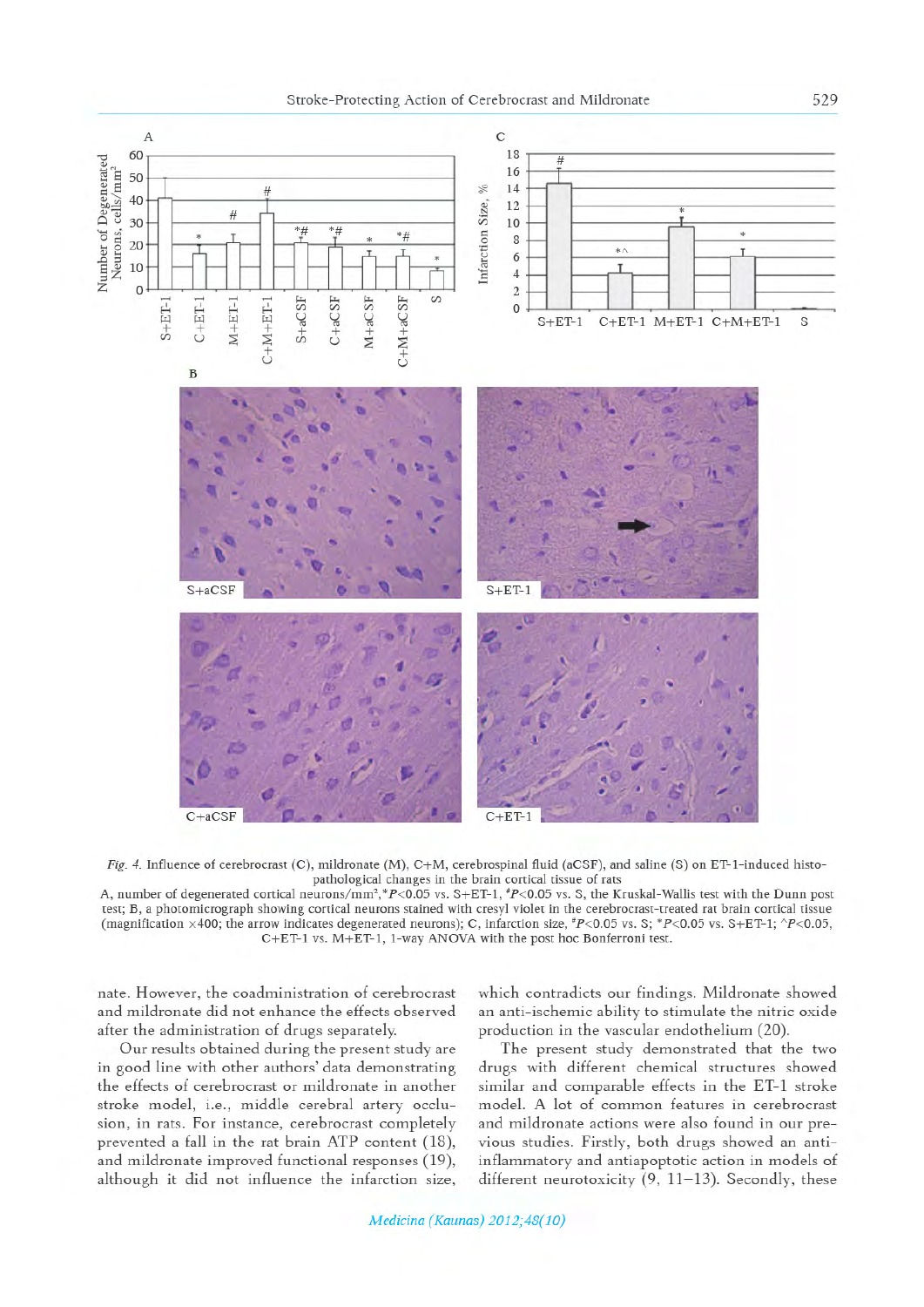drugs demonstrated mitochondria-protecting activity: cerebrocrast normalized oxidative phosphorylation, augmented the ATP-induced contraction rate and amplitude of isolated swollen mitochondria (21), and protected cerebellar granule cells against mitochondria toxin 1-methyl-4-phenylpyridine (MPP+)-induced cell death, production of reactive oxygen species, and loss of mitochondrial transmembrane potential (10). In turn, in isolated rat liver mitochondria, mildronate protected against azidothymidine-induced hydrogen peroxide generation and inhibition of uncoupled respiration, ADPto-oxygen ratio, and transmembrane potential (22). Taking into account that mitochondria normally are the major site of the production of energy needed for the cell function, one may consider that mitochondria are strongly involved in the development of stroke-induced tissue injury due to the changes in their major role in supplying ATP and, consequently, due to apoptotic and necrotic cell death (23). The mitochondrial release of multiple apoptogenic proteins has been identified in the ischemic and postischemic brain, mostly in neurons. These components are also often the key players in promoting deleterious changes leading to cell death. Therefore, one may suggest that the mitochondria-protecting, antiapoptotic, and anti-inflammatory properties of cerebrocrast and mildronate play important roles in the maintenance of cell survival.

Moreover, in the context of poststroke therapy, it is also worth stressing the essential importance of neuroregenerative/neurorestorative properties of the drugs, and this approach may be considered as the most effective for the future medicine. Synaptic plasticity-promoting therapy intensifies neurological recovery by enhancing axonal sprouting in lesion-remote brain areas and may prevent secondary postischemic neurodegeneration (24). As it was shown by us previously, cerebrocrast demonstrated

#### **References**

- 1. Donnan GA, Fisher M, Macleod M, Davis SM. Stroke. Lancet 2008;371:1612-23.
- 2. Soleman S, Yip P, Leasure JL, Moon L. Sustained sensorimotor impairments after endothelin-1 induced focal cerebral ischemia (stroke) in aged rats. Exp Neurol 2010;222: 13-24.
- 3. Shah IM, Macrae IM, Di Napoli M. Neuroinflammation and neuroprotective strategies in acute ischaemic stroke – from bench to bedside. Curr Mol Med 2009;9:336-54.
- 4. Iadecola C, Alexander M. Cerebral ischemia and inflammation. Curr Opin Neurol 2001;14:89-94.
- 5. Raivich G, Jones LL, Werner A, Blüthmann H, Doetschmann T, Kreutzberg GW. Molecular signals for glial activation: pro- and anti-inflammatory cytokines in the injured brain. Review. Acta Neurochir Suppl 1999;73:21-30.
- 6. Ekdahl CT, Kokaia Z, Lindvall O. Brain inflammation and adult neurogenesis: the dual role of microglia. Neuroscience 2009;158:1021-9.
- 7. Frank-Cannon TC, Alto LT, McAlpine FE, Tansey MG.

neurite outgrowth-promoting activity (25). In a rat model of Parkinson's disease, mildronate showed an ability of neurorestorative/neuroregenerative effects by protecting neurons and promoting the expression of proteins necessary for adult neurogenesis: tyrosine hydroxylase (the key enzyme necessary for dopamine synthesis), ubiquitin (a regulatory peptide involved in the ubiquitin-proteasome degradation system), Notch-3 (a marker of progenitor cells) (13), GDNF (a glial cell line-derived nerve growth factor), NCAM (a neural cell adhesion molecule), and Hsp70 (a molecular chaperone) (26).

One question remains to be elucidated: why did two potent drugs not cause the enhancement of antineurodegenerative effect when administered together? At present, one may suggest that although there are a lot of common cellular targets (mitochondrial, anti-inflammatory, and neuroregenerating processes) for cerebrocrast and mildronate, some distinct signaling mechanisms more or less specific for each drug molecules may shift their action from the beneficial targets if the drugs are used concomitantly.

#### **Conclusions**

In the ET-1-induced ischemic stroke model rats, cerebrocrast and mildronate considerably improved stroke-induced functional status and protected against histological changes, indicating that molecules of both drugs comprise pharmacophores beneficial for stroke-protecting activity, i.e., essential for the prevention against reperfusion injury in the brain tissue as well as against recurrent stroke.

#### **Acknowledgments**

Contract No. 2007/2376 between the University of Latvia and the Joint Stock Company "Grindex."

# **Statement of Conflict of Interest**

The authors state no conflict of interest.

Does neuroinflammation fan the flame in neurodegenerative diseases? Mol Neurodegener 2009,4:47.

- Klusa V. Cerebrocrast (IOS-1.1212). Neuroprotectant, cognition enhancer. Drugs Future 1995;20:135-8.
- 9. Klegeris A, Liutkevicius E, Mikalauskiene G, Duburs G, McGeer PL, Klusa V. Anti-inflammatory effects of cerebrocrast in a model of rat paw edema and on mononuclear THP-1 cells. Eur J Pharmacol 2002;441:203-8.
- 10. Klimaviciusa L, Klusa V, Duburs G, Kaasik A, Kalda A, Zharkovsky A. Distinct effects of atypical 1,4-dihydropyridines on 1-methyl-4-phenylpyridinium-induced toxicity. Cell Biochem Funct 2007;25:15-21.
- 11. Pupure J, Isajevs S, Gordjushina V, Taivans I, Rumaks J, Svirskis S, et al. Distinct influence of atypical 1,4-dihydropyridine compounds in azidothymidine-induced neuroand cardiotoxicity in mice ex vivo. Basic Clin Pharmacol Toxicol 2008;103:401-6.
- 12. Pupure J, Isajevs S, Skapare E, Rumaks J, Svirskis S, Svirina D, et al. Neuroprotective properties of mildronate,